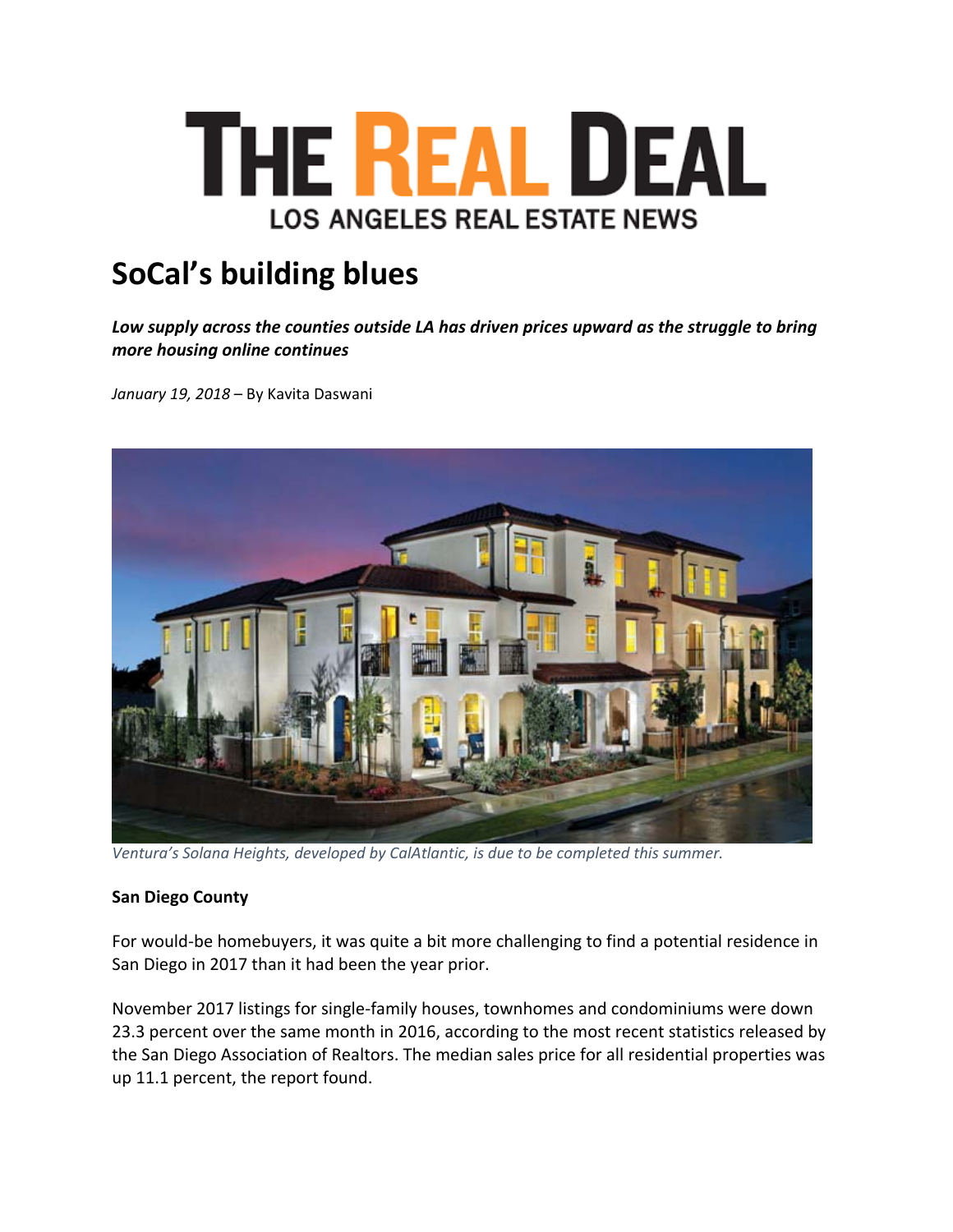Sluggish growth when it came to housing starts certainly didn't help. At a conference in early December on the local housing outlook, experts noted that the region produced roughly 10,000 new homes a year in 2015 and 2016, but within the first nine months of 2017, 18 percent fewer residential building permits had been issued, the San Diego Union‐Tribune reported.

There are, however, a handful of residential and mixed‐use developments underway. Tesoro at Vista del Sur is a 134‐townhouse development near the Ocean View Hills area in South San Diego by homebuilder Cornerstone Communities and lender Presidio Residential Capital, both based in San Diego. The development recently opened presales on the first phase, with homes ranging in size from 1,410 to 1,702 square feet. The properties are priced between \$350,000 and \$380,000 and will be move‐in‐ready by the end of January.

Contour Lofts, in the Little Italy neighborhood in downtown San Diego, will be a 35,320-squarefoot mixed-use project with 17 residential units. The project received a \$9.2 million construction loan from Encinitas‐based ABP Capital last year and is scheduled for a summer 2019 completion.

One nonresidential project of particular note is the Manchester Pacific Gateway in downtown San Diego, which will replace the Navy Broadway Complex. The \$1.3 billion, 12‐acre development will include a 17-story office building to be used as the U.S. Navy regional headquarters, alongside four other office buildings, two hotels, a museum, a retail promenade and a 1.9‐acre park. The project is slated for completion in 2020.



*2019, will feature residences and offices.*

## **San Bernardino County**

The San Bernardino housing market is going strong, with a jump in the median sales price of single‐family homes from \$225,000 in November 2016 to \$270,000 at the same point in 2017, according to a market report by the Inland Valleys Association of Realtors (IVAR).

"It's been a solid year," said Mark Dowling, CEO of IVAR. "We've seen growth in the residential market for the last four years in a row."

The high demand is fueled by lack of inventory. San Bernardino County overall is grappling with residential overcrowding, reports show. In a January 2017 presentation compiled by the Economics Department of California State University San Bernardino, the county ranked ninth highest in terms of residential overcrowding in the state. *Contour Lofts in San Diego, due to open in*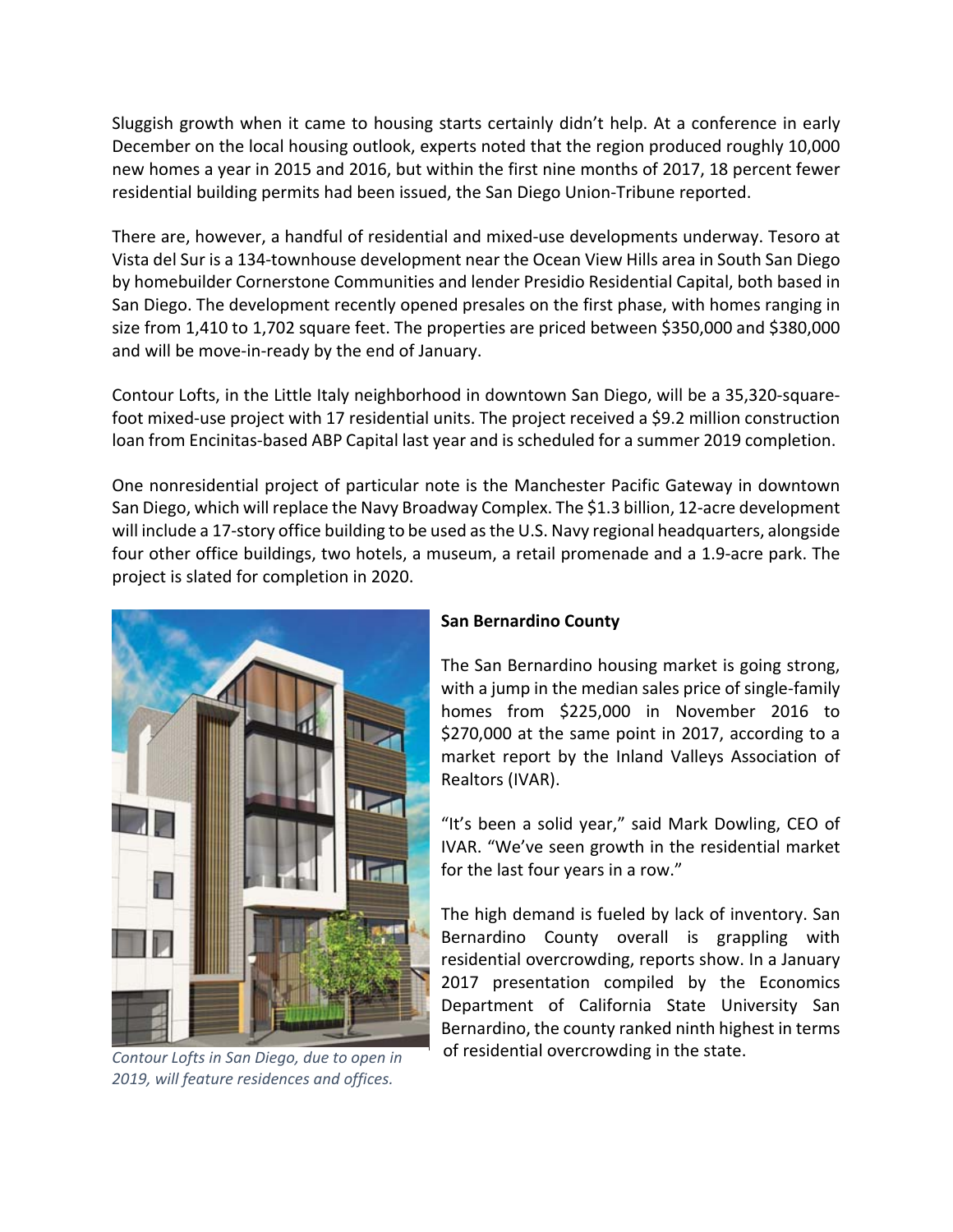The report also stated that between 2010 and 2016, San Bernardino had one of the lowest rates of new home construction in the state. Over the past several years, the county has constructed fewer than 2,000 new homes annually, according to the report, which noted that it would take seven years to meet current home ownership demand if the same rate of construction continues.

It attributed the slower building pace to "significant regulatory challenges at the federal, state and local levels."

On the entertainment scene, expected for a Q4 2018 completion from C.W. Driver Companies is San Jacinto's Soboba Casino, which in December had its topping‐off ceremony. The renovated complex will feature an 83,500‐square‐foot casino floor with 2,000 slot machines and 24 table games. The property will include bars, restaurants and other amenities in addition to a 200‐key hotel.

## **Riverside County**

Riverside is reaping the benefits of being "in one of the hottest industrial markets in the nation," said John Boyd, principal of the Boyd Company, which counsels major firms on where to locate their facilities and has advised corporations to consider the Inland Empire area, including Riverside County.

"There is 24 million square feet of industrial space coming into that market next year," he added, noting that retailers are increasingly setting themselves up to compete with Amazon on its sameday delivery service by being geographically positioned to serve Los Angeles and San Diego counties.

"Wal‐Mart, Target, CVS — they are all getting into that same‐day delivery market," said Boyd.

Monthly industrial space rentals are around \$0.56 per square foot per month in the Inland Empire, according to a third-quarter Colliers International report. By contrast, in the San Fernando Valley and Ventura County it was \$0.69, the report found. And there's another favorable factor for potential tenants in Riverside: Labor costs in the county are reportedly eight percent lower than in Los Angeles.

"The growth in the industrial sector will be a driver for movement in home ownership," said Boyd, adding that the median home in Riverside is \$354,600, which compares with \$270,000 in San Bernardino County, \$650,200 in Los Angeles County and \$696,200 in Orange County, according to local MLS data.

## **Ventura County**

After the devastating Thomas Fire, which in December burned 280,000 acres in Santa Barbara and Ventura counties, the city of Ventura's offices are returning to business as usual.